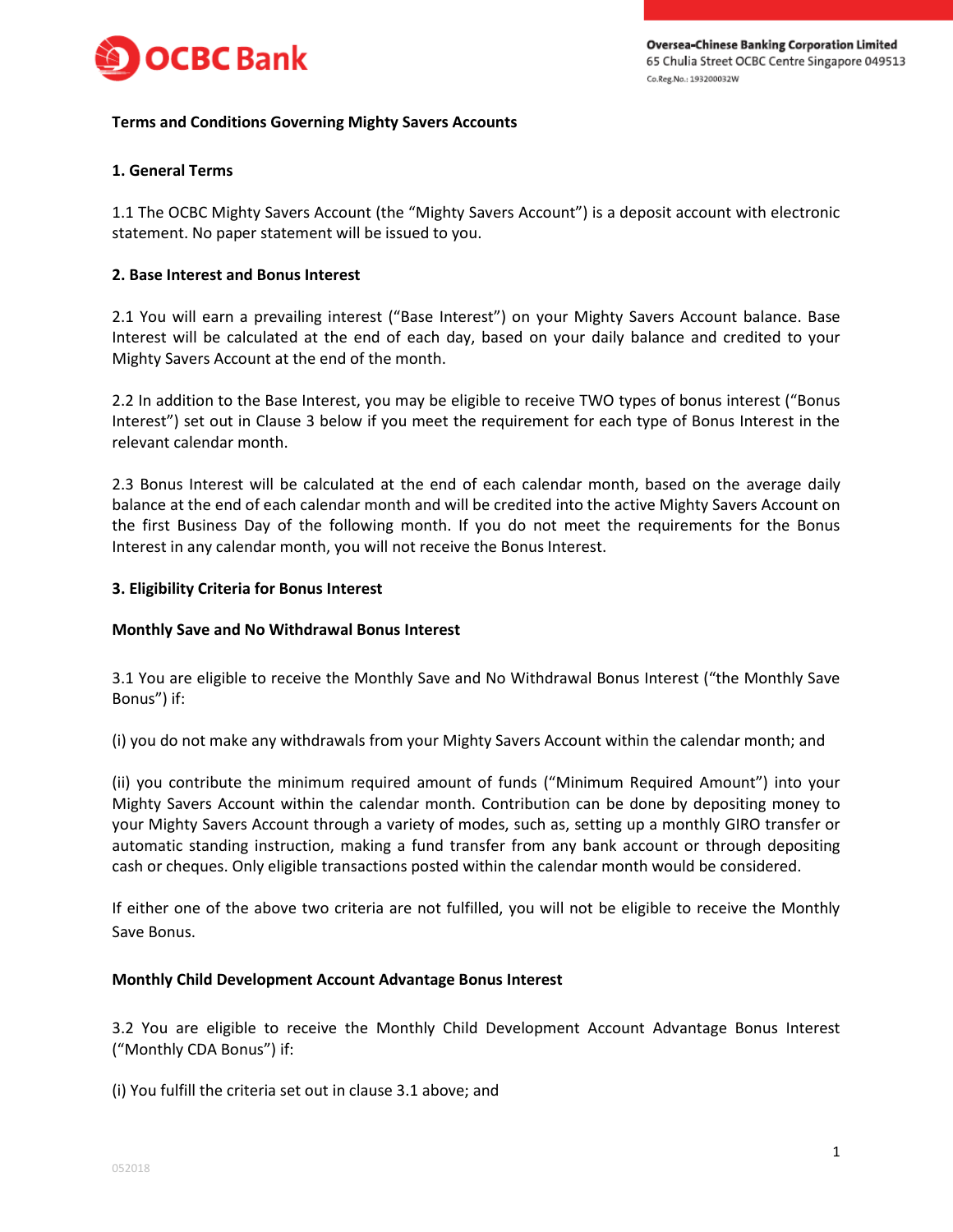



(ii) You have both a Mighty Savers Account and an OCBC Child Development Account or OCBC Child Development Account Extra (the "Child Development Account"), where the beneficiary of the Child Development Account is also an account holder of the Mighty Savers Account.

You will only be eligible to open a maximum number of Mighty Savers Account, as determined by the Bank, to receive the Monthly CDA Bonus. In the event where the Child Development Account is closed, you will no longer be eligible to receive the Monthly CDA Bonus and will only be eligible to receive the Monthly Save Bonus with effect from the next calendar month following the closure of the Child Development Account.

3.3 The latest prevailing Base Interest rate, Bonus Interest rates, Minimum Required Amount and eligibility criteria for Bonus Interest can be found at www.ocbc.com/mightysavers. For the avoidance of doubt, OCBC Bank reserves the right to vary the (a) Base Interest rate, (b) Bonus Interest rates (c) Minimum Required Amount or (d) eligibility criteria for Bonus interest, in its sole and absolute discretion from time to time without prior notice.

## **4. Mighty Savers Account Contribution Instructions**

4.1 If you choose to contribute funds into your Mighty Savers Account by setting up a recurring monthly contribution instruction, the date on which the funds will be contributed into the Mighty Savers Account (the "Contribution Date") will be:-

(a) your preferred contribution date specified to OCBC Bank,

(b) if your preferred contribution date does not fall on a Business Day, the next Business Day, or

(c) if your preferred contribution date does not fall on a Business Day and the next Business Day falls on the last Business Day of a calendar month, , the Contribution Date will be the Business Day prior to your preferred contribution date.

4.2 Your monthly contributions will only take effect after your contribution instruction has been approved by the bank processing the instruction (the "Debiting Bank"). If your contribution is from another OCBC Bank account, the date on which your contribution is deducted (the "Deduction Date") from the other OCBC Bank account will be the same as your Contribution Date. If your contribution is not from an OCBC Bank Account, the Deduction Date will be one Business Day prior to the Contribution Date.

4.3 You shall ensure that your debiting account has sufficient funds at least one Business Day prior to the Deduction Date. The Debiting Bank is entitled to reject the contribution instruction and charge a fee, or at its discretion allow the contribution instruction to be processed even if this results in an overdraft on your debiting account and impose any applicable fees and charges accordingly. You shall be responsible for all such fees and charges.

4.4 Your contribution instruction will remain in force until terminated by OCBC Bank or upon the receipt by OCBC Bank of your written revocation of said instruction.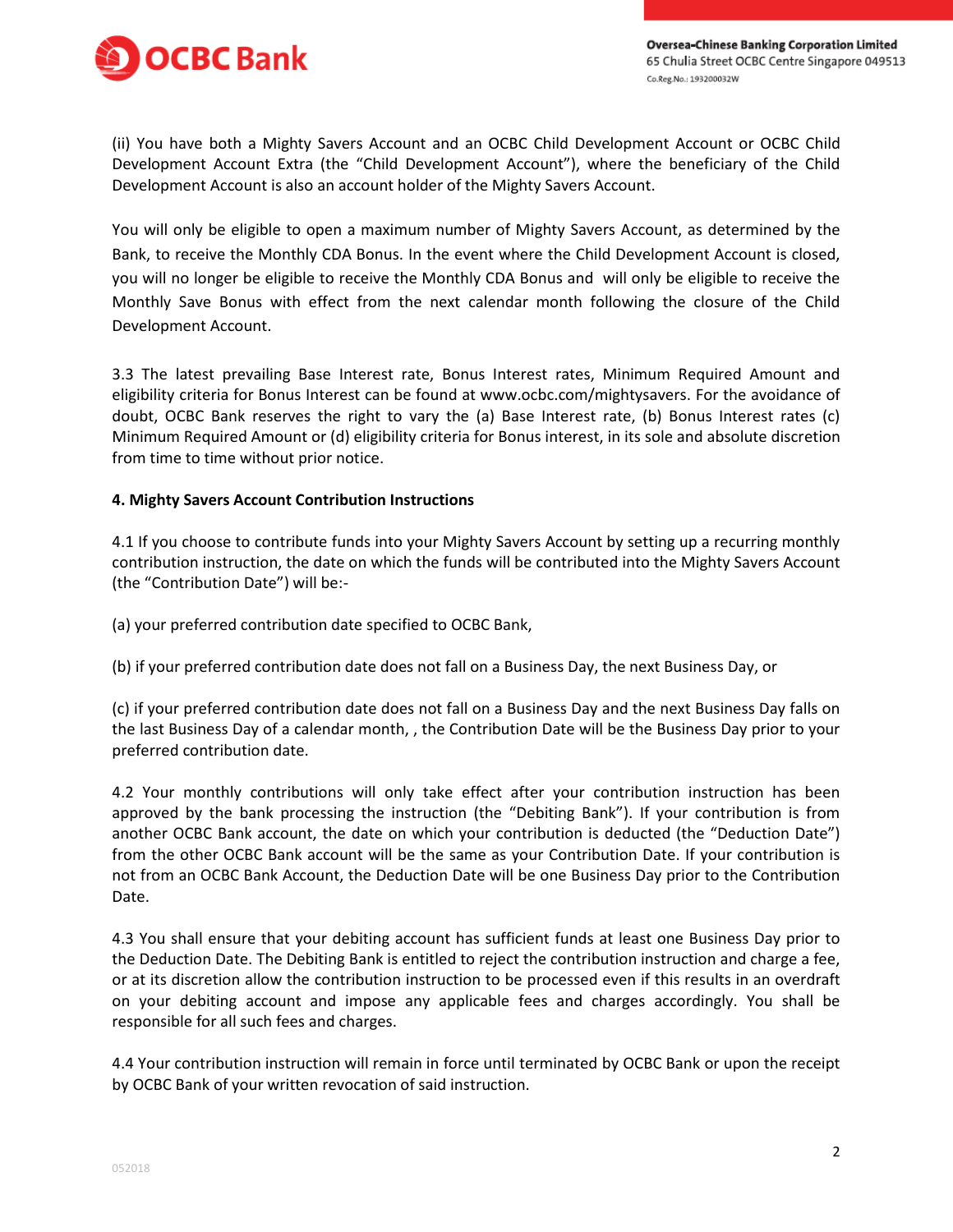

## **5. Additional Terms and Conditions**

5.1 OCBC Bank shall not be liable in any way for any loss of profits, business, goodwill or opportunity or indirect, special or consequential loss or damages which you or any other person may suffer or incur in connection with OCBC Bank giving effect to and to carrying out the instructions in any whatsoever and (without prejudice to the generality of the foregoing) whether arising from fraud, negligence, breach of contract, strict liability or otherwise by OCBC Bank or its officers, employees and agents. You agree that OCBC Bank will not be liable for any failure, delay, mistake, refusal, neglect or omission in the transmission of any instructions of the making of any payment under the same.

5.2 You hereby authorise the transfer and/or disclosure of any information relating to yourself and any information (as defined in the Banking Act, Cap 19 of Singapore) by the Bank to the Bank's related corporations, their respective agents, the Bank's business partners and other third parties for any purpose. The reference to "any purpose" in this Clause shall include but not be limited to the provision of marketing and promotional services to your good self, and such other purposes as may be determined by the Bank (in its sole and absolute discretion) from time to time. Where your joint account holder is a minor, you hereby consent to this disclosure for and on behalf of the joint account holder who is a minor.

5.3 You hereby irrevocably and unconditionally undertake to indemnify OCBC bank and all its employees, nominees, directors and agents and hold OCBC Bank harmless against all loss, damages, liabilities, costs and expenses which OCBC Bank may suffer or incur (including legal costs on a full indemnity basis) as a result of OCBC Bank acting or carrying out, delaying in acting or carrying out or failing to act or carry out any instructions pursuant to these terms and conditions.

5.4 You agree that OCBC Bank may use any agent, contractor or correspondent as OCBC bank may deem fit to carry out or procure any of the matters or transactions under this application and OCBC Bank shall not be liable for any act, omission, neglect or willful default of such agent, contractor and/or correspondent.

5.5 Where your joint account holder is a minor ("Child") you may apply to the Bank to allow operation of the Account by the Child on a single or joint signing authority basis. We may accept or reject this application at our sole discretion, and subject to any conditions we deem fit to impose. You agree that you will at all times be responsible for all instructions given and all transactions conducted by the Child, and for ensuring the Child's compliance with these Terms and Conditions. You undertake to fully indemnify the Bank on demand against all claims, demands, actions and proceedings that may be made against us, and any and all damages, liabilities, losses and expenses (including legal fees on a full indemnity basis) which we may incur or suffer, directly or indirectly, as a result of or in connection with the carrying out of any instructions given by a Child or by you in accordance with your mandate.

5.6 If the operation of the Account is on a single signing authority basis, each joint account holder shall be able to operate the account independently.

5.7 Upon notice of the death of any one of the Joint Account(s) holders, the Bank shall be entitled to pay the credit balance in the Joint Account(s) to the survivor and if more than one survivor, in their joint names provided that prior to such payment, the indebtedness of any of the Joint Account(s) holders to the Bank shall first be set-off from the said credit balance.